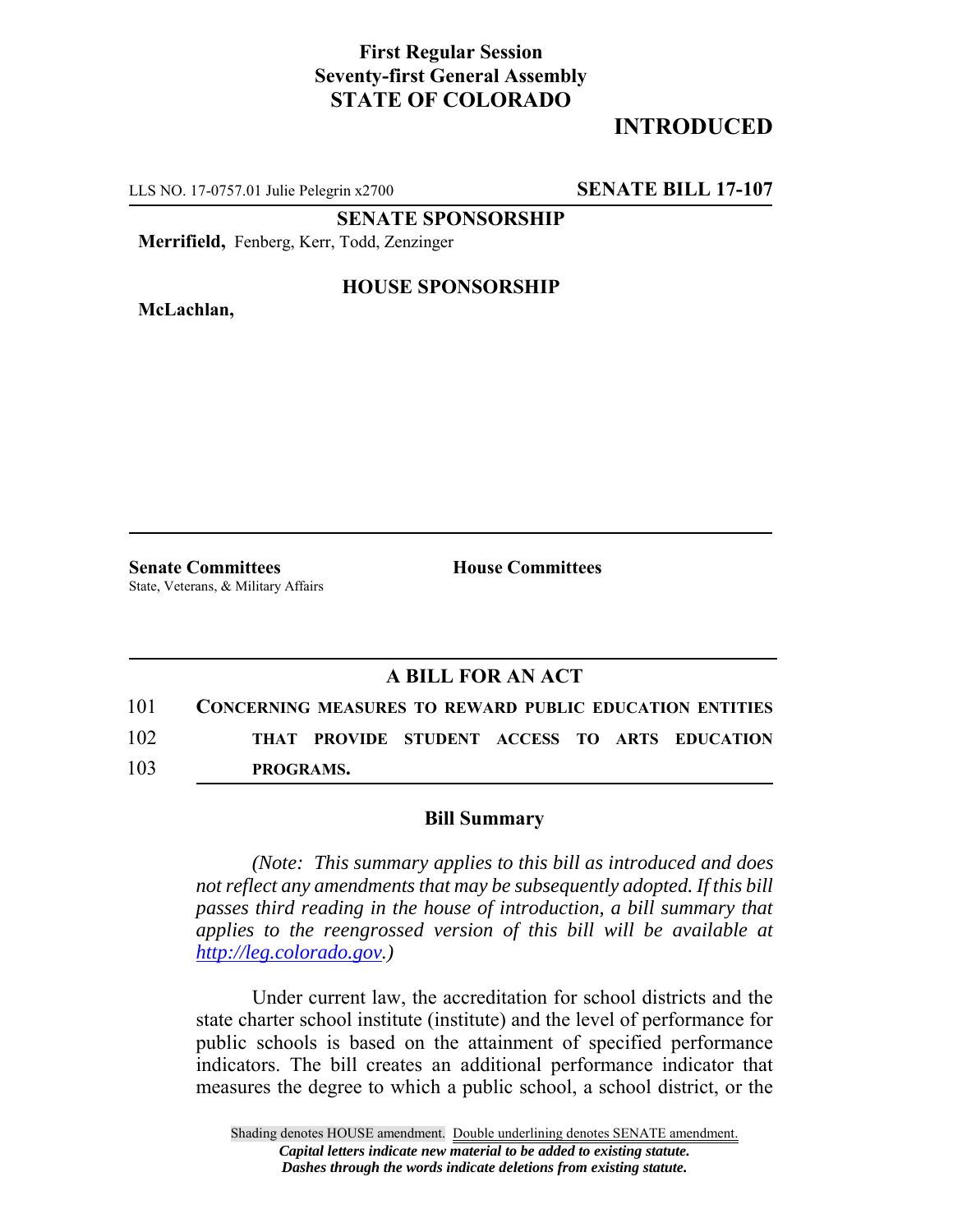institute provides access to courses or educational programs in dance, drama and theater, music, and visual arts. The state board of education must adopt rules by which a public school, a school district, or the institute will receive additional credit toward the accreditation or performance ratings based on the arts performance indicator.

| $\mathbf{1}$   | Be it enacted by the General Assembly of the State of Colorado:              |
|----------------|------------------------------------------------------------------------------|
| $\overline{2}$ | <b>SECTION 1.</b> In Colorado Revised Statutes, 22-11-204, amend             |
| 3              | $(1)(a)$ ; and <b>add</b> $(5.5)$ as follows:                                |
| $\overline{4}$ | 22-11-204. Performance indicators - measures - rules.                        |
| 5              | $(1)$ (a) The department shall annually determine the level of attainment    |
| 6              | of each public school, each school district, the institute, and the state as |
| 7              | a whole on each of the following performance indicators:                     |
| 8              | (I) Student longitudinal academic growth, based on the measures              |
| 9              | specified in subsection $(2)$ of this section;                               |
| 10             | (II) Student achievement levels on the statewide assessments,                |
| 11             | based on the measures specified in subsection $(3)$ of this section; and     |
| 12             | (III) Progress made in closing the achievement and growth gaps,              |
| 13             | based on the measures specified in subsection $(5)$ of this section; AND     |
| 14             | (IV) FOR THE 2017-18 SCHOOL YEAR AND EACH SCHOOL YEAR                        |
| 15             | THEREAFTER, PROVIDING ACCESS TO COURSES OR EDUCATIONAL                       |
| 16             | PROGRAMS IN THE ARTS, BASED ON THE MEASURES SPECIFIED IN                     |
| 17             | SUBSECTION $(5.5)$ OF THIS SECTION.                                          |
| 18             | $(5.5)$ (a) FOR THE 2017-18 SCHOOL YEAR AND EACH SCHOOL YEAR                 |
| 19             | THEREAFTER, THE DEPARTMENT SHALL DETERMINE THE LEVEL OF                      |
| 20             | ATTAINMENT OF EACH PUBLIC SCHOOL, EACH SCHOOL DISTRICT, THE                  |
| 21             | INSTITUTE, AND THE STATE AS A WHOLE ON THE PERFORMANCE INDICATOR             |
| 22             | CONCERNING ACCESS TO COURSES OR EDUCATIONAL PROGRAMS IN THE                  |
| 23             | ARTS BY USING THE MEASURES SPECIFIED IN THIS SUBSECTION $(5.5)$ . The        |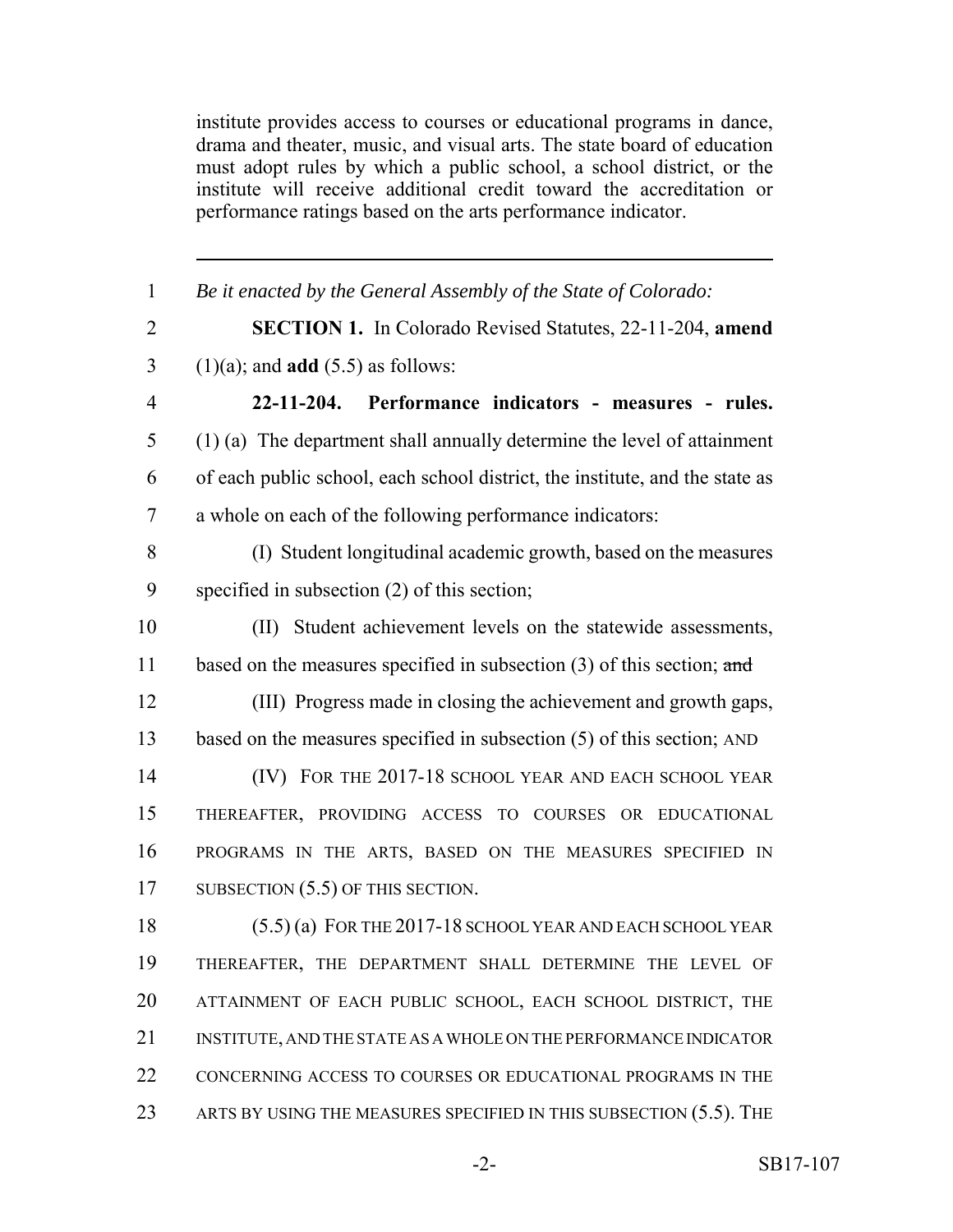STATE BOARD SHALL ADOPT RULES BY WHICH A PUBLIC SCHOOL, A SCHOOL DISTRICT, AND THE INSTITUTE RECEIVE ADDITIONAL CREDIT TOWARD THEIR ACCREDITATION OR PERFORMANCE RATINGS BASED ON THE MEASURES, WHICH ADDITIONAL CREDIT IS INCREASED BASED ON THE DEGREE TO WHICH THE COURSES OR EDUCATIONAL PROGRAMS OFFERED COMPLY WITH THE COLORADO ARTS STANDARDS ADOPTED BY THE STATE BOARD.IN DETERMINING THE AMOUNT OF ADDITIONAL CREDIT, THE STATE BOARD SHALL ALSO, AT A MINIMUM, TAKE INTO ACCOUNT WHETHER A PUBLIC SCHOOL IS LOCATED IN, OR WHETHER A SCHOOL DISTRICT IS, AN URBAN, SUBURBAN, OR RURAL SCHOOL DISTRICT, AS DESCRIBED BY RULE OF THE STATE BOARD, AND THE PERCENTAGE OF STUDENTS ENROLLED IN THE PUBLIC SCHOOL, SCHOOL DISTRICT, OR INSTITUTE WHO QUALIFY FOR FREE OR REDUCED-PRICE MEALS UNDER THE FEDERAL "RICHARD B. RUSSELL NATIONAL SCHOOL LUNCH ACT", 42 U.S.C. SEC. 1751 ET SEQ. (b) FOR EACH PUBLIC SCHOOL, THE PUBLIC SCHOOL SHALL REPORT THE COURSES OR EDUCATIONAL PROGRAMS PROVIDED IN DANCE, DRAMA AND THEATER, MUSIC, AND VISUAL ARTS AT EACH GRADE LEVEL. EACH PUBLIC SCHOOL SHALL PROVIDE TO THE DEPARTMENT ASSURANCES THAT THE PROGRAMS ARE DESIGNED TO MEET OR EXCEED THE APPLICABLE STATE STANDARDS.

 (c) FOR EACH SCHOOL DISTRICT AND THE INSTITUTE, THE SCHOOL DISTRICT OR THE INSTITUTE SHALL REPORT THE COURSES OR EDUCATIONAL PROGRAMS PROVIDED IN DANCE, DRAMA AND THEATER, 24 MUSIC, AND VISUAL ARTS AT EACH GRADE LEVEL. EACH SCHOOL DISTRICT AND THE INSTITUTE SHALL PROVIDE TO THE DEPARTMENT ASSURANCES THAT THE PROGRAMS ARE DESIGNED TO MEET OR EXCEED THE APPLICABLE STATE STANDARDS.